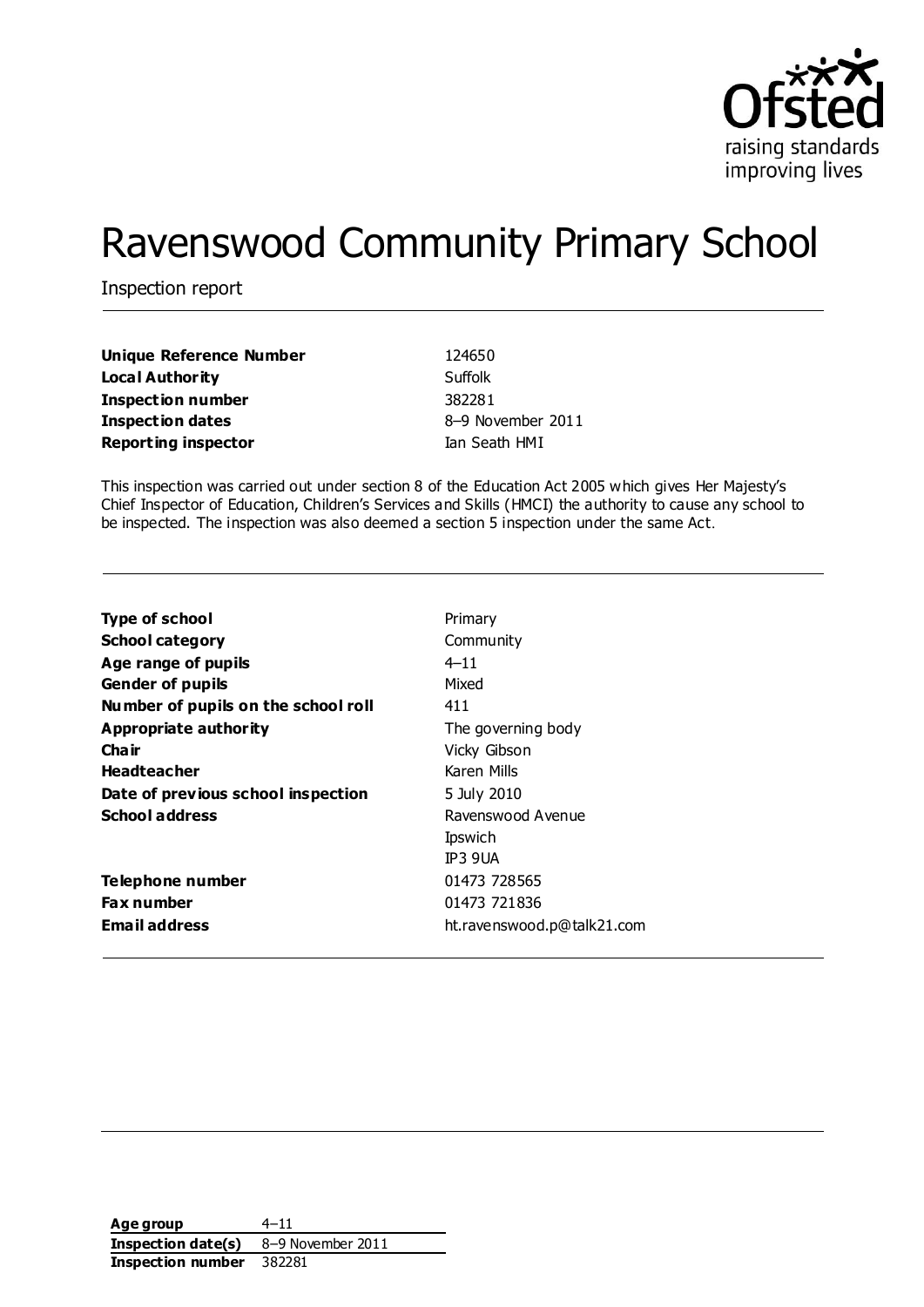The Office for Standards in Education, Children's Services and Skills (Ofsted) regulates and inspects to achieve excellence in the care of children and young people, and in education and ski lls for learners of all ages. It regulates and inspects childcare and children's social care, and inspects the Children and Family Court Advisory Support Service (Cafcass), schools, colleges, initial teacher training, work-based learning and skills training, adult and community learning, and education and training in prisons and other secure establishments. It assesses council children's services, and inspects services for looked after children, safeguarding and child protection.

Further copies of this report are obtainable from the school. Under the Education Act 2005, the school must provide a copy of this report free of charge to certain categories of people. A charge not exceeding the full cost of reproduction may be made for any other copies supplied.

If you would like a copy of this document in a different format, such as large print or Braille, please telephone 0300 123 4234, or email enquiries@ofsted.gov.uk.

You may copy all or parts of this document for non-commercial educational purposes, as long as you give details of the source and date of publication and do not alter the information in any way.

To receive regular email alerts about new publications, including survey reports and school inspection reports, please visit our website and go to 'Subscribe'.

Piccadilly Gate Store St **Manchester** M1 2WD

T: 0300 123 4234 Textphone: 0161 618 8524 E: enquiries@ofsted.gov.uk W: www.ofsted.gov.uk

∩fčfer

© Crown copyright 2011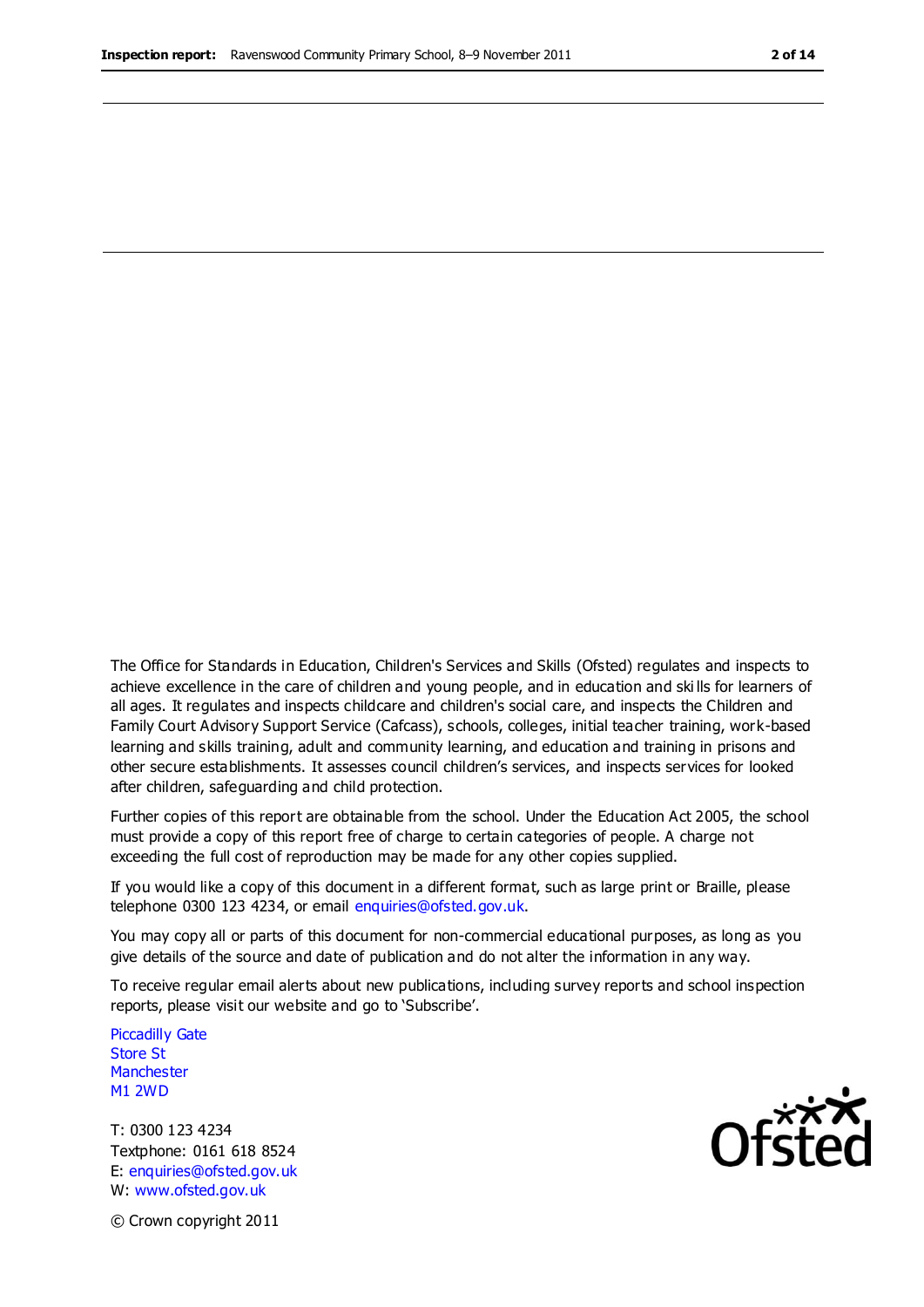# **Introduction**

This inspection was carried out by one of Her Majesty's Inspectors and two additional inspectors. During this inspection, 16 teachers were observed and 18 lessons were visited. Inspectors observed the school's work, met with teachers, leaders and pupils, and scrutinised documentation as well as pupils' work. Inspectors met with representatives of the governing body and the local authority.

The inspection team reviewed many aspects of the school's work. They looked in detail at the key areas for improvement that were identified when the school was placed in special measures during the inspection of July 2010.

- Have improving teaching and learning led to improvements in pupils' attainment and progress?
- Has assessment improved so that pupils have a clearer idea of what they need to do to improve?
- To what extent has leadership and management improved?

# **Information about the school**

The school is larger than most primary schools. Most pupils are from White British backgrounds and the proportion of ethnic minority heritage is a little lower than the national average. The proportion known to eligible for free school meals is much higher than the national average, as is the proportion with special educational needs and/or disabilities. The school has Healthy Schools status and the Activemark award. It occupies a relatively new building. The headteacher took up her post in September 2011.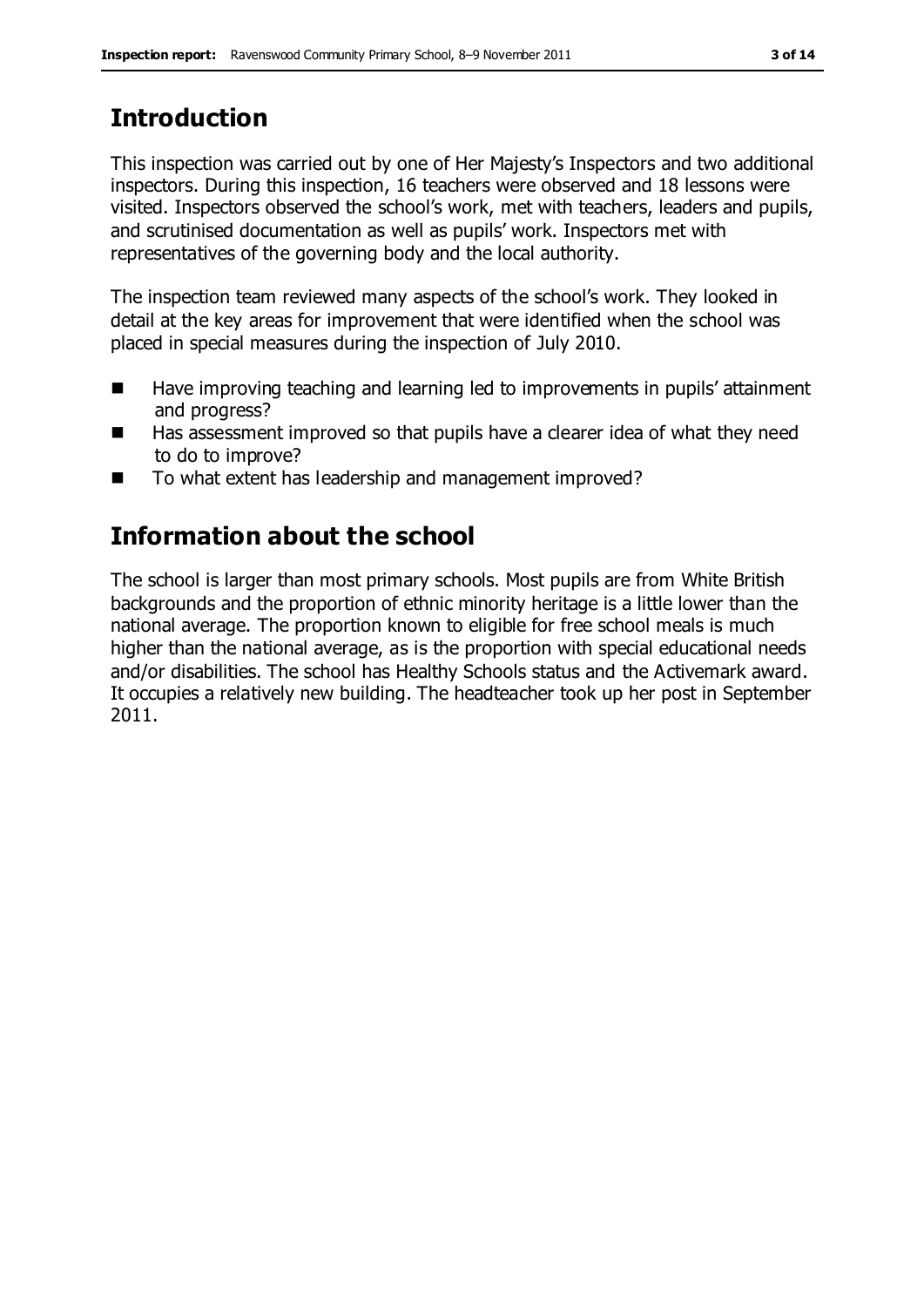## **Inspection judgements**

| Overall effectiveness: how good is the school?  |  |  |
|-------------------------------------------------|--|--|
| The school's capacity for sustained improvement |  |  |

#### **Main findings**

In accordance with section 13(4) of the Education Act 2005, Her Majesty's Chief inspector is of the opinion that the school no longer requires special measures.

This is now a satisfactory school that has improved quickly since being placed in special measures. The new headteacher, ably supported by the governing body, has given the school a substantial direction for improvement in the short time that she has been in post, although many of the changes introduced will take time to show in improved performance. Staff morale is high. The school has rightly given priority to the development of teaching and learning, judged inadequate at the last inspection. These are now satisfactory with some aspects that are good. The school has successfully eradicated inadequate teaching. Self-assessment is accurate and improvement plans are sensible. Targets set are challenging but the extent to which progress towards them is monitored is inconsistent across the school because the use of assessment, though improved, is also inconsistent.

Pupils start school with attainment that is well below that expected for their ages. Despite a dip in performance in 2011, the overall picture is one of improving attainment and progress. Attainment remains below average but with clear evidence of improvements. For example, in mathematics, it is approaching the national average. Progress in the Early Years Foundation Stage is good, reflecting wholeschool improvements. Throughout the school, the legacy of underachievement is being tackled and gaps between the school's performance and national averages are narrowing, although this is less pronounced in the development of pupils' writing skills.

Overall, teaching is now satisfactory and the progress that pupils make is satisfactory. However, this masks the significant number of classes where teaching is good and where teachers' expectations stretch pupils and boost their confidence. Pupils are not always given enough opportunities to learn independently but, where they are, the progress pupils make is good. Poor behaviour is now uncommon and pupils agree that they now have a better understanding of what is acceptable and what the expectations of the school are.

The school has a largely accurate view of teaching and learning and where the very best practice can be seen. However the very best practice is not identified or spread in a systematic way. For example, in some classes, good opportunities are taken to develop literacy and numeracy skills in subjects other than English and mathematics,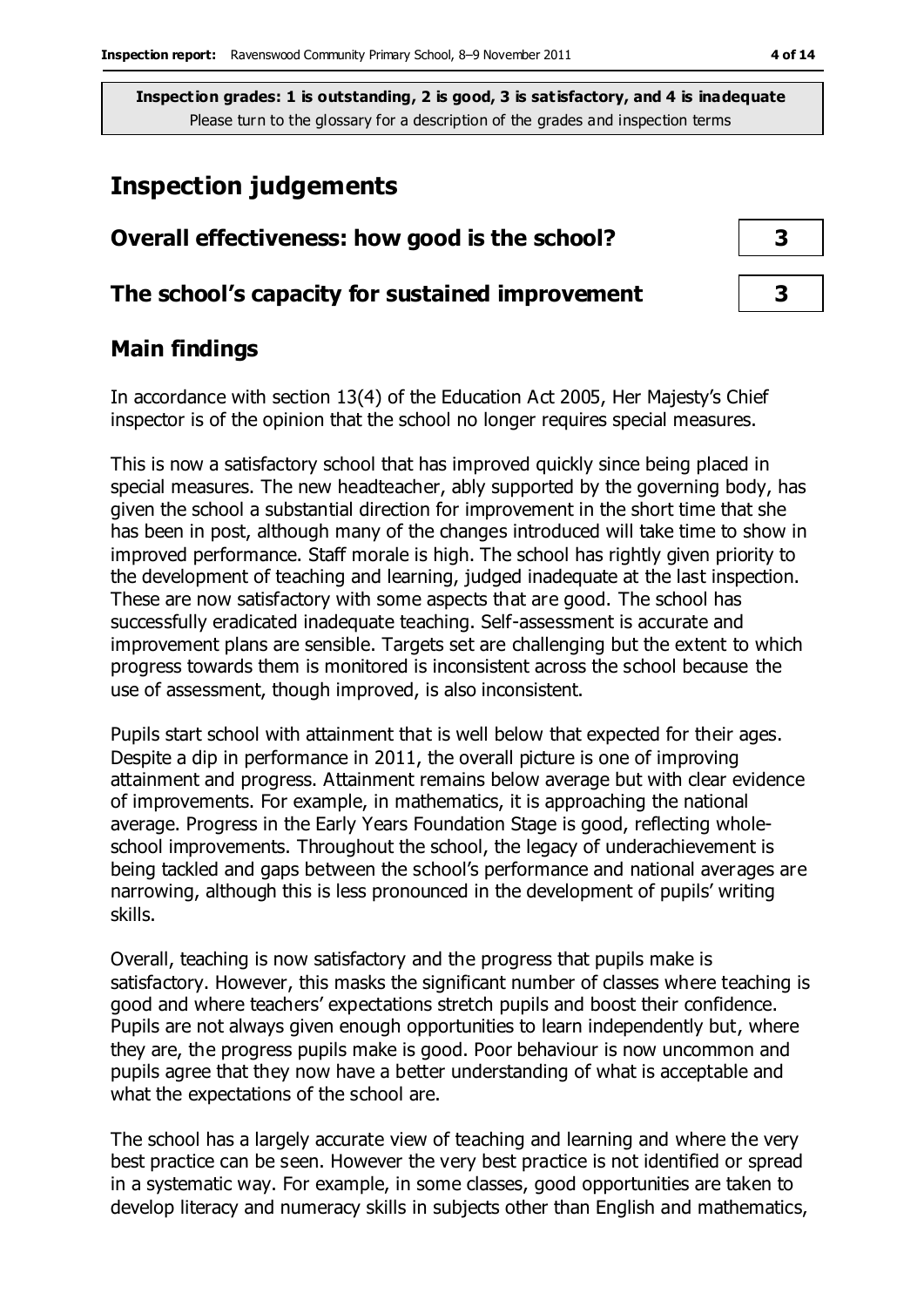but this is uneven across the school.

Up to 40% of the schools whose overall effectiveness is judged to be satisfactory may receive a monitoring visit by an Ofsted inspector before their next section 5 inspection.

### **What does the school need to do to improve further?**

- By the end of the summer term 2013, raise standards to at least national floor levels by:
	- ensuring that assessment is used consistently in class to ensure that all pupils learn to the best of their ability and that those at risk of underachieving are identified early
	- ensuring that lesson planning and practice take advantage of opportunities to develop key skills of literacy and numeracy, especially writing, in all classes
	- devising and implementing ways to foster the development of pupils' skills  $\overline{\phantom{0}}$ of independent learning.
- By the end of the summer term 2013, ensure that the school's lesson observation system gives sufficient emphasis to the monitoring of learning and progress within class, and that the very best practice is identified and shared systematically.

#### **Outcomes for individuals and groups of pupils 3**

Children make good progress in the Early Years Foundation Stage, although attainment is below average when they join Key Stage 1. As they move through the school, they make satisfactory progress, though with aspects that are good, for example in mathematics. By the time they leave, many pupils have narrowed the gap with national averages and, in some areas, attainment is close to that expected for pupils' ages. Although achievement has been variable in recent years, the school is demonstrating an improving trend. Differences between the achievement of boys and girls are not significant. The most recent data indicate little difference between the achievement of those with special educational needs and/or disabilities and their peers.

In class, pupils are keen to contribute and they learn best when they are able to do so. Opportunities for them to practise skills of independent learning are not always taken and sometime pupils become restless when they have to sit and listen for too long. Conduct around the school is good. Pupils are polite, curious and helpful but, in class, they are not skilled at contributing to their own learning. They make faster progress when allowed to work independently and to be creative. Pupils confirmed that behaviour has improved because the school has put much work into making them aware where the limits are and what are the consequences of poor behaviour. Attendance is close to national average and punctuality is good. The proportion of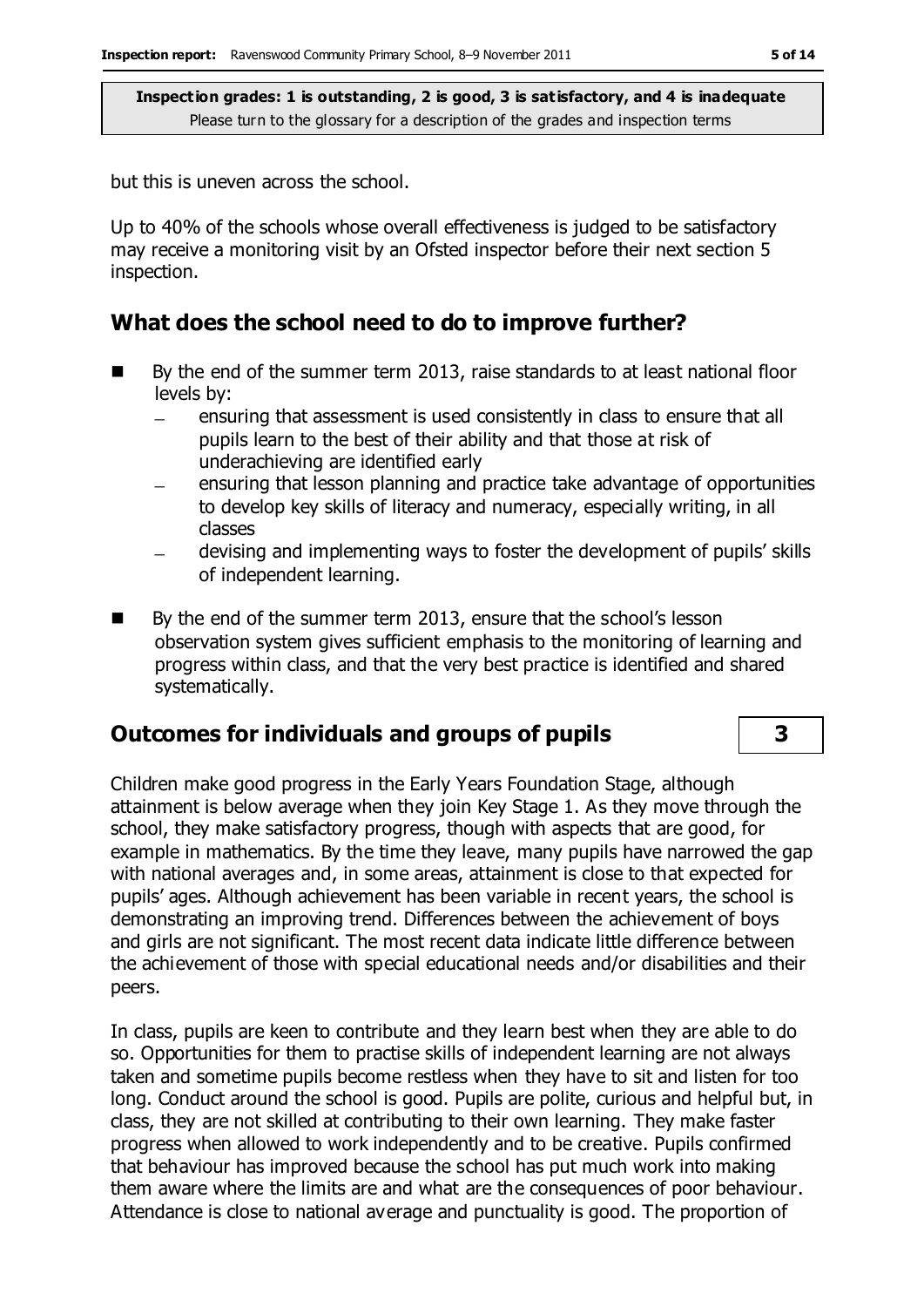persistent absence is low.

Pupils say that they feel safe and know who to turn to if there is a problem: bullying is rare and pupils report that it is dealt with effectively if it happens. They know what constitutes a healthy lifestyle, and demonstrate this, for example, by participating well in sports and extracurricular activities.

| These are the grades for pupils' outcomes |  |  |
|-------------------------------------------|--|--|
|-------------------------------------------|--|--|

| Pupils' achievement and the extent to which they enjoy their learning                                                     |                |
|---------------------------------------------------------------------------------------------------------------------------|----------------|
| Taking into account:                                                                                                      |                |
| Pupils' attainment <sup>1</sup>                                                                                           | 4              |
| The quality of pupils' learning and their progress                                                                        | 3              |
| The quality of learning for pupils with special educational needs and/or disabilities<br>and their progress               | 3              |
| The extent to which pupils feel safe                                                                                      | $\overline{2}$ |
| Pupils' behaviour                                                                                                         | 3              |
| The extent to which pupils adopt healthy lifestyles                                                                       | 3              |
| The extent to which pupils contribute to the school and wider community                                                   | 3              |
| The extent to which pupils develop workplace and other skills that will<br>contribute to their future economic well-being | 3              |
| Taking into account:                                                                                                      |                |
| Pupils' attendance <sup>1</sup>                                                                                           | 3              |
| The extent of pupils' spiritual, moral, social and cultural development                                                   | 3              |

## **How effective is the provision?**

 $\overline{a}$ 

Teaching is satisfactory. The proportion of lessons that are good has improved, however, and this is in part due to the significant amount of professional development that the school has undertaken. Teachers have good relations with pupils, who demonstrate a willingness to learn. However, opportunities for pupils to work independently are often missed. In those classes where such opportunities are planned to stretch pupils, they respond well and learning and progress improve. Assessment, relatively recently introduced into the school, is increasingly being embedded in classroom practice. It is generally accurate so teachers have a good indication of standards reached. However, teachers do not always make use of this information to judge pupils' progress in class. The extent to which assessment information is used to structure learning is inconsistent across the school. For example, sometimes the level of lessons is pitched at the standards pupils are at rather than stretching them. Pupils report that homework is regular. The marking of exercise books is generally good, with helpful and encouraging comments.

<sup>&</sup>lt;sup>1</sup> The grades for attainment and attendance are: 1 is high; 2 is above average; 3 is broadly average; and 4 is low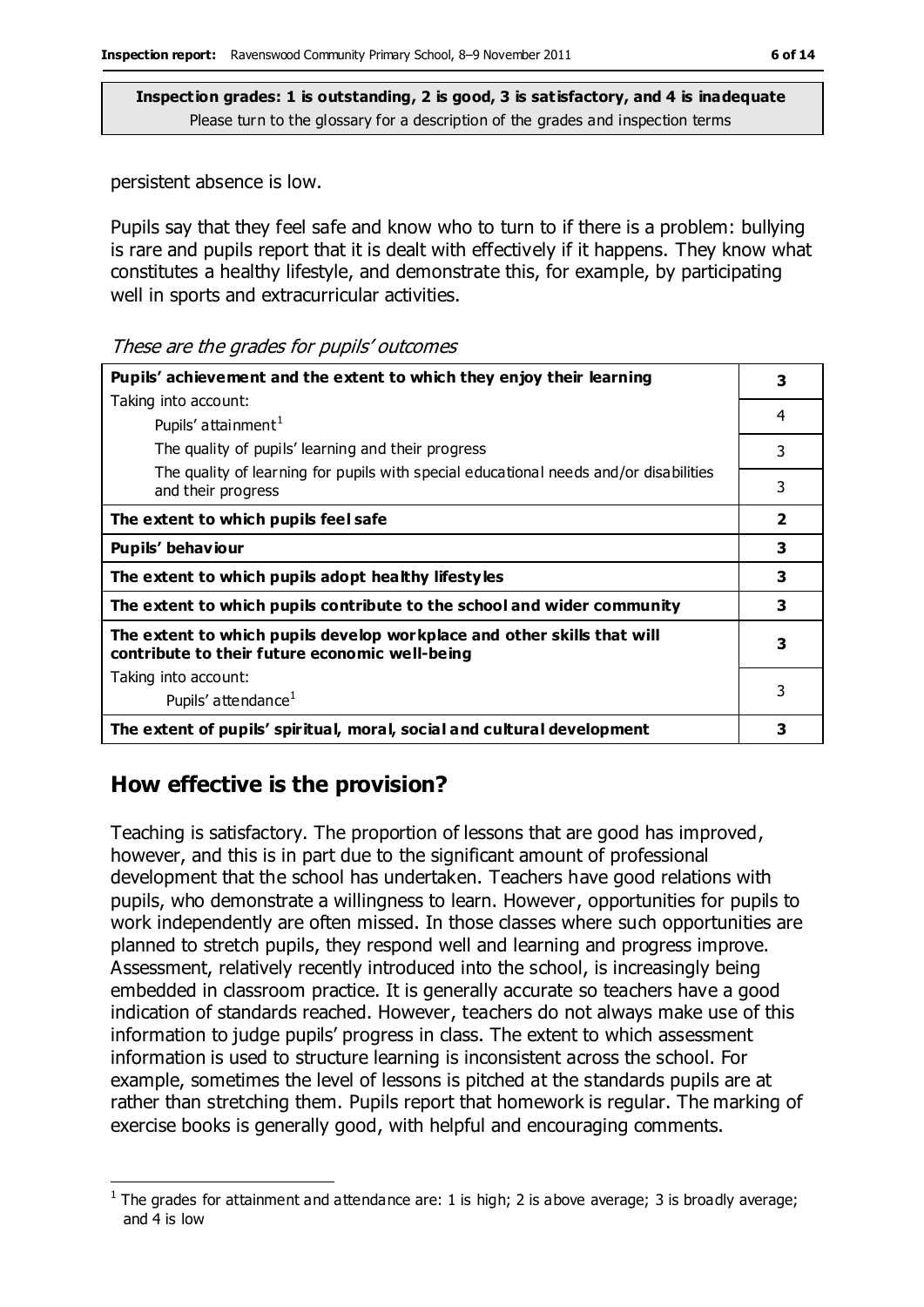The school's curriculum is satisfactory. It has an appropriate focus on the provision of literacy and numeracy within English and mathematics. However, opportunites to further develop these skills, especially writing and speaking, are often missed in other subjects. Some enrichment activities are good, as in the school's 'activities week' at the end of term. The curriculum has a positive impact on pupils' personal development, particularly through the extensive and well-attended after-school clubs and activities.

The school removes barriers to learning well and can point to striking examples of individuals for whom this has happened. The school knows its pupils well and has good support mechanisms for those with identified learning needs. Transition arrangements into the school and on to secondary school are well managed so that pupils settle in well. Support for vulnerable pupils is very effective and is enhanced by good links with external agencies. As a result, the achievement of these pupils is similar to that of their peers.

|  |  | These are the grades for the quality of provision |  |  |  |
|--|--|---------------------------------------------------|--|--|--|
|--|--|---------------------------------------------------|--|--|--|

| The quality of teaching                                                                                    |  |
|------------------------------------------------------------------------------------------------------------|--|
| Taking into account:                                                                                       |  |
| The use of assessment to support learning                                                                  |  |
| The extent to which the curriculum meets pupils' needs, including, where<br>relevant, through partnerships |  |
| The effectiveness of care, guidance and support                                                            |  |

#### **How effective are leadership and management?**

The school has improved steadily since the last inspection. The new headteacher has further galvanised staff to improve. Many improvements have been made and others are planned. Despite the dip in achievement in 2011, outcomes are improving as is teaching and learning. Although it will be some time before the full effects of changes are apparent in performance data, trends are already clear and substantial. Staff feel well-supported and confident. Classroom observations and the school's own monitoring data confirm the improving picture. Leaders' scrutiny of pupils' work is systematic. Lesson observations give leaders an accurate picture of strengths and weaknesses, but not enough opportunities are taken to share best practice. Lesson observations place too much emphasis on the features of teaching rather than on pupils' learning and the progress that pupils make.

Improvement plans include challenging targets. The governing body monitors progress towards these but has not always challenged weak performance sufficiently strongly. It has given good support to the school, however, and brings a good range of skills to its role. It has ensured that the school complies with statutory requirements for safeguarding and for the monitoring of equalities, which are satisfactory with no pattern of sustained differences in the achievement of different groups. The school's contribution to community cohesion is satisfactory and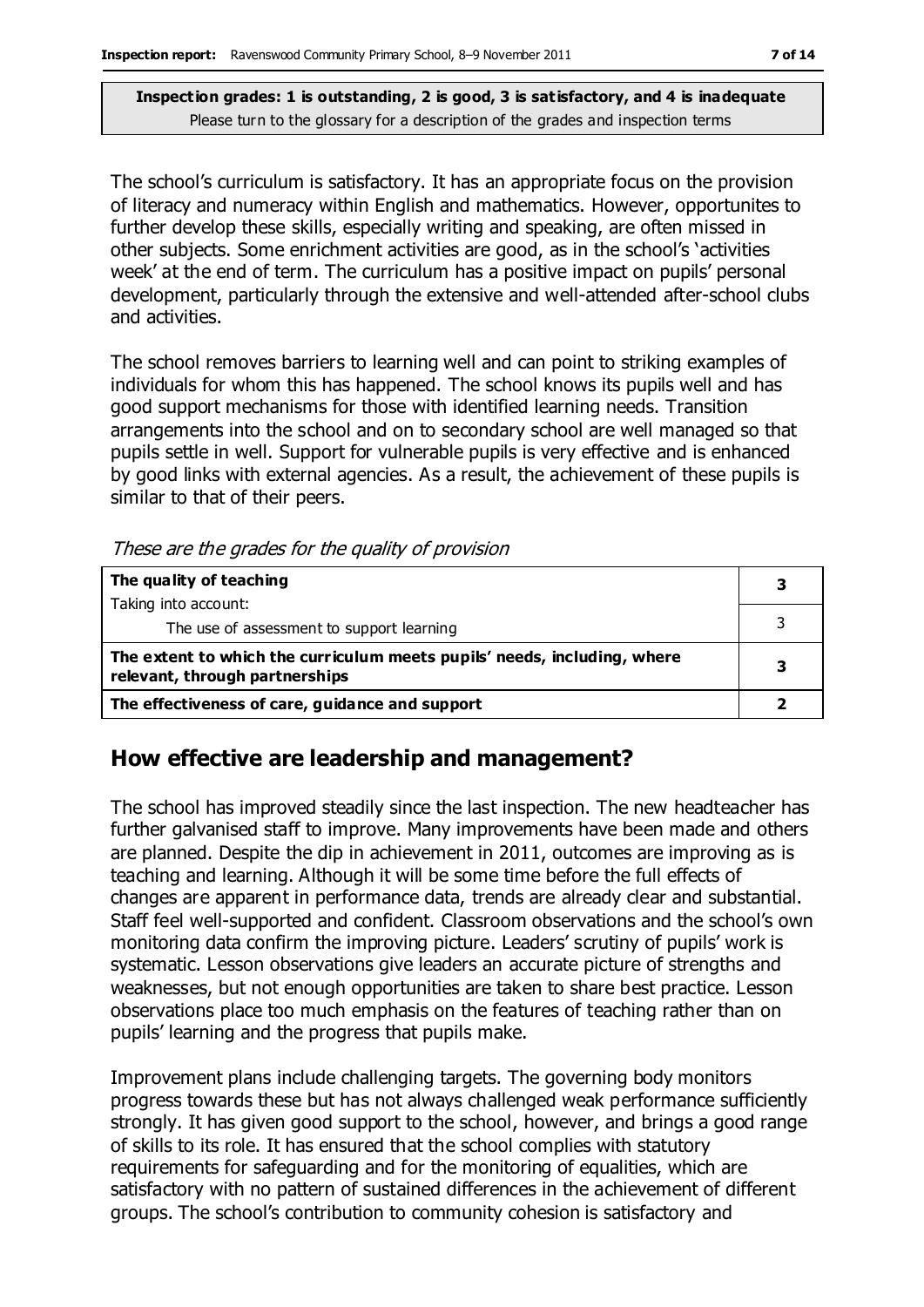partnership working is well-developed. Strong links with support agencies and the sharing of expertise within the local schools cluster have benefitted pupils, particularly in mathematics and in the Early Years Foundation Stage.

These are the grades for leadership and management

| The effectiveness of leadership and management in embedding ambition and<br>driving improvement                                                                     |                         |  |
|---------------------------------------------------------------------------------------------------------------------------------------------------------------------|-------------------------|--|
| Taking into account:                                                                                                                                                |                         |  |
| The leadership and management of teaching and learning                                                                                                              | 3                       |  |
| The effectiveness of the governing body in challenging and supporting the<br>school so that weaknesses are tackled decisively and statutory responsibilities<br>met | 3                       |  |
| The effectiveness of the school's engagement with parents and carers                                                                                                | $\overline{\mathbf{2}}$ |  |
| The effectiveness of partnerships in promoting learning and well-being                                                                                              | $\overline{\mathbf{2}}$ |  |
| The effectiveness with which the school promotes equality of opportunity and<br>tackles discrimination                                                              | 3                       |  |
| The effectiveness of safeguarding procedures                                                                                                                        | 3                       |  |
| The effectiveness with which the school promotes community cohesion                                                                                                 | 3                       |  |
| The effectiveness with which the school deploys resources to achieve value for<br>money                                                                             | 3                       |  |

#### **Early Years Foundation Stage**

Most children make good progress towards the early learning goals. Personal skills develop well and children look after themselves and play well together. They enjoy working on independent activities and are keen to discuss them with adults and each other. Children treat each other with respect and behave well. Healthy eating habits are developed through the use of the fruit table.

In this well-run provision, teachers have a good understanding of the early learning goals and what children should be expected to do. The learning environment is stimulating and well-equipped, for example the 'night sky' shed and the 'autumn walk', which allows children to explore nearby plants and animals including a badger sett. Activities are well planned and purposeful. Accurate assessments are carried out systematically. Adults manage children well and encourage their independence. A common sense of purpose leads to a consistent approach and the children's 'next steps' are always clear. Self-evaluation takes account of children's views. Staff are vigilant so that children are kept safe. Links with parents and carers are well developed and effective.

These are the grades for the Early Years Foundation Stage

| Overall effectiveness of the Early Years Foundation Stage |  |
|-----------------------------------------------------------|--|
|-----------------------------------------------------------|--|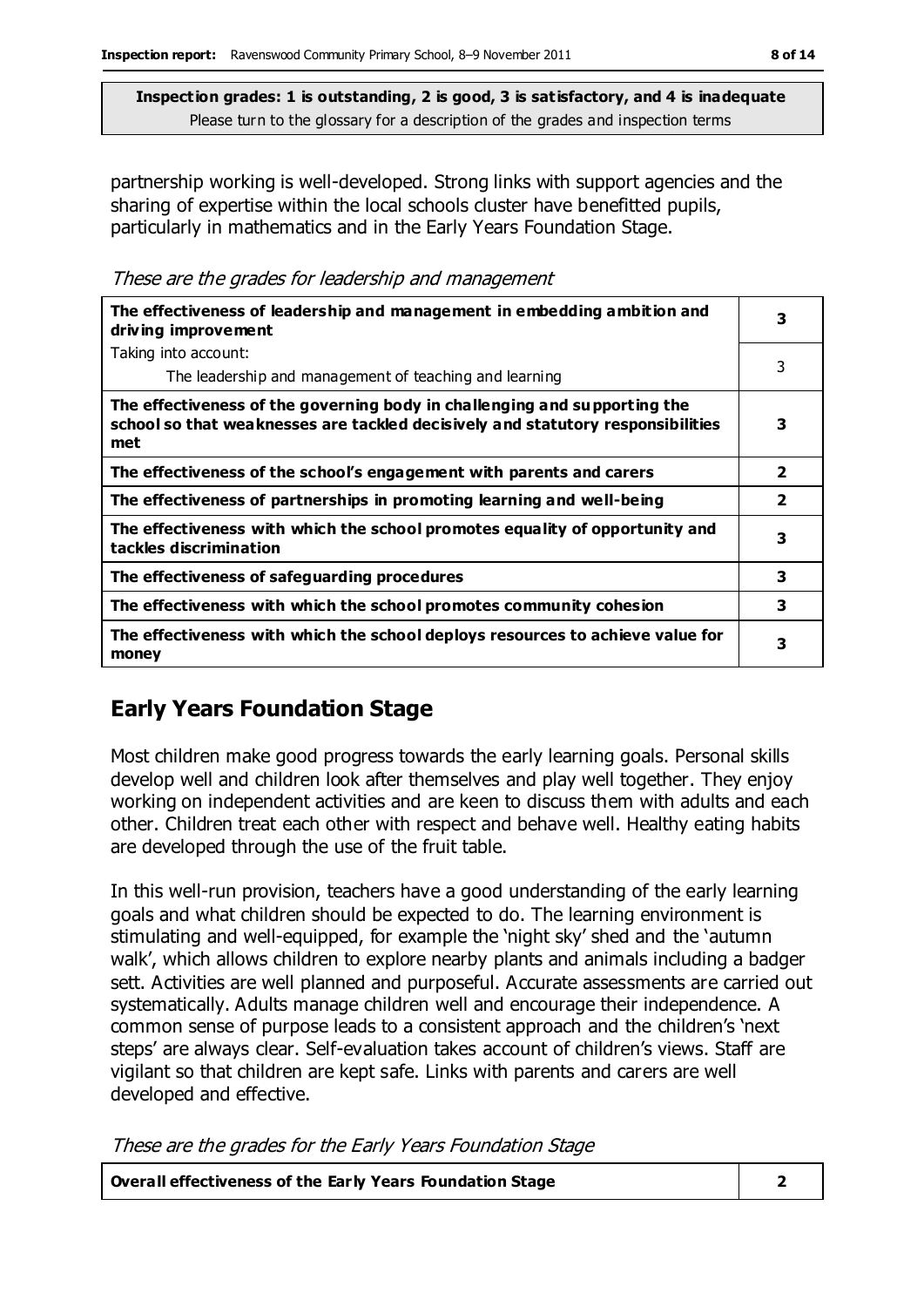## **Views of parents and carers**

The small numbers of parents and carers questioned in this inspection and in previous monitoring visits were mostly positive about their children's experiences in the school.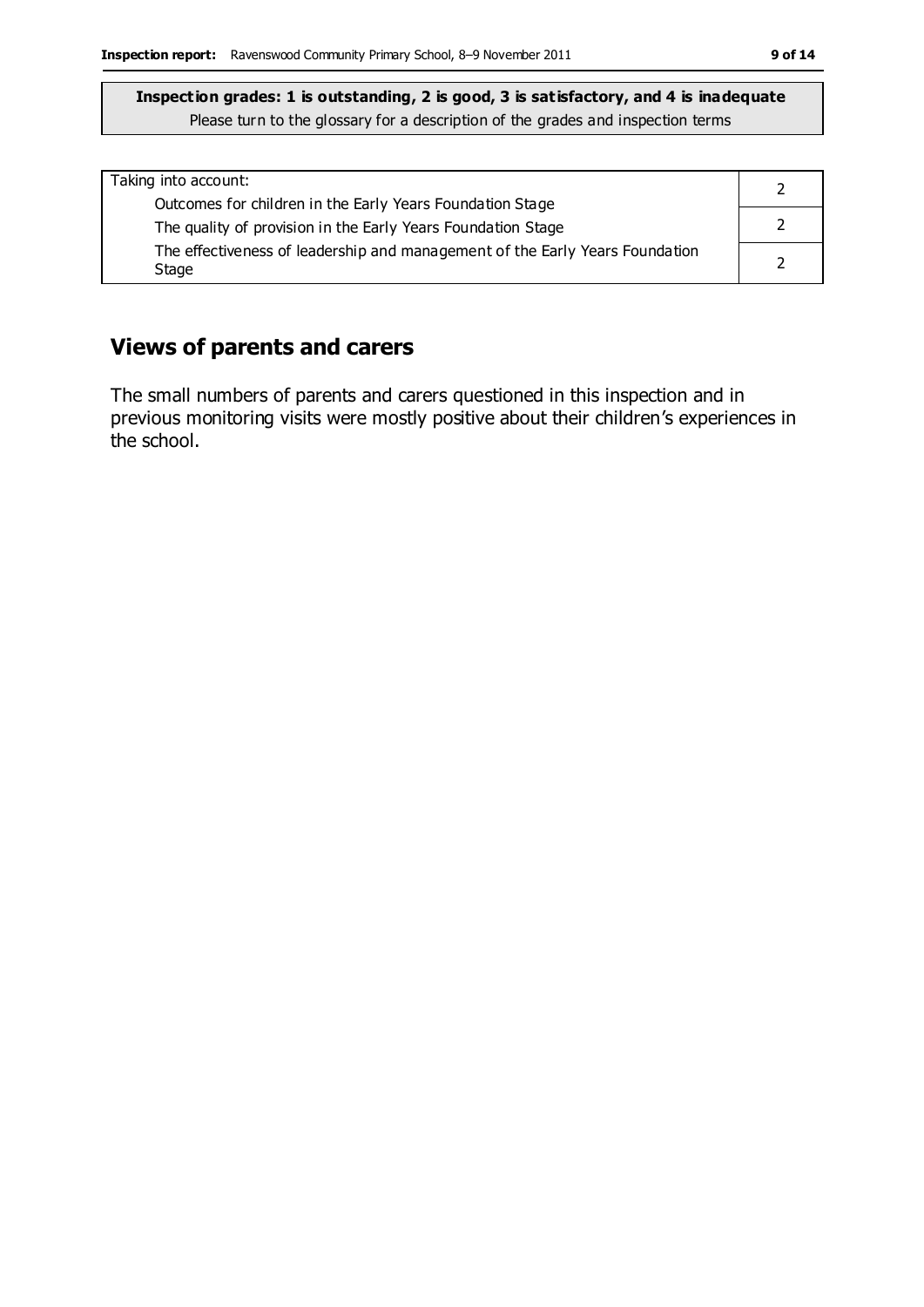#### **Responses from parents and carers to Ofsted's questionnaire**

Parental questionnaires are not normally distributed for monitoring inspections conducted under section 8 of the Education Act 2005, unless inspectors have specific reasons to request that the school does so.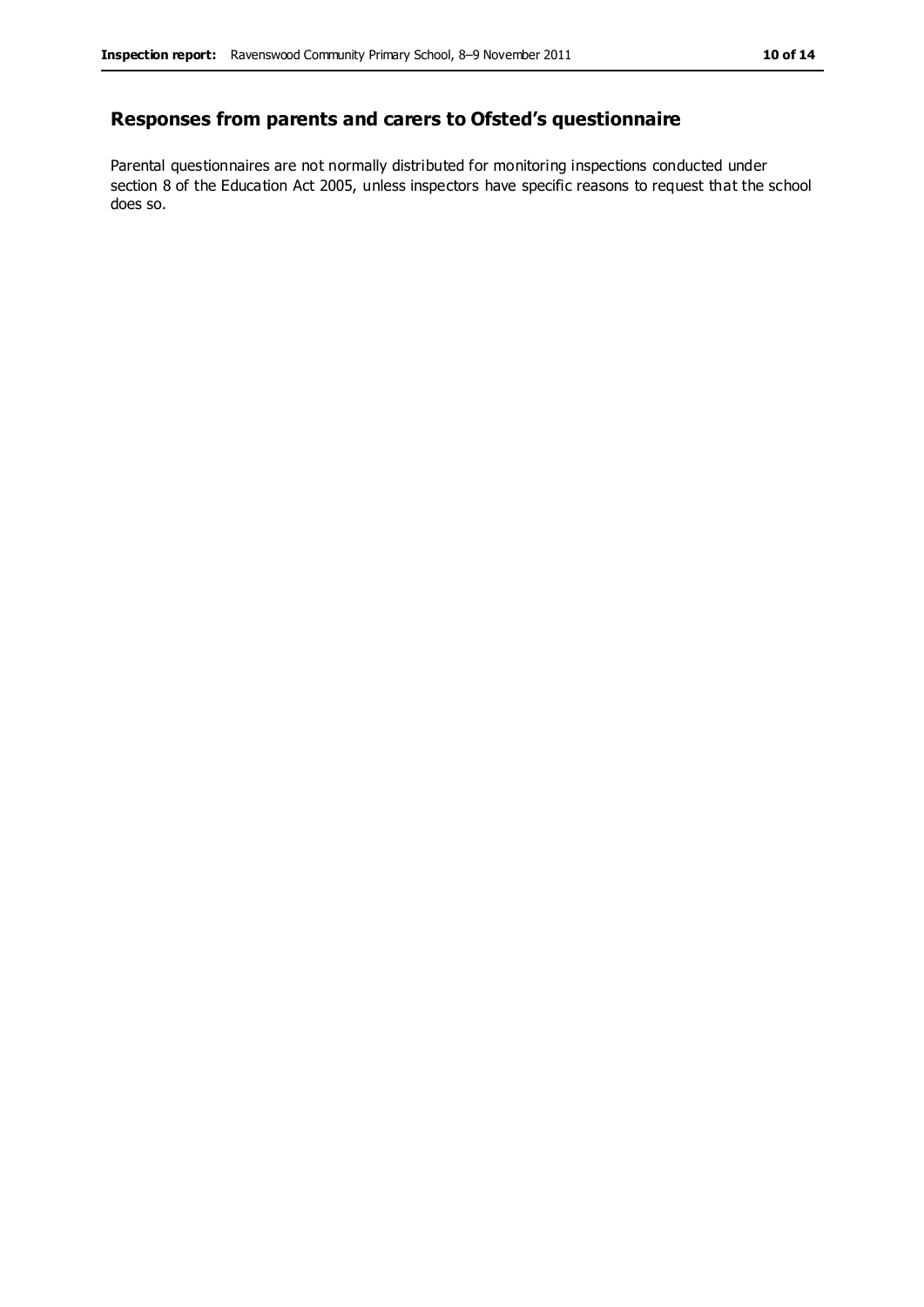# **Glossary**

### **What inspection judgements mean**

| Grade   | <b>Judgement</b> | <b>Description</b>                                                                                                                                                                                                               |
|---------|------------------|----------------------------------------------------------------------------------------------------------------------------------------------------------------------------------------------------------------------------------|
| Grade 1 | Outstanding      | These features are highly effective. An outstanding<br>school provides exceptionally well for all its pupils' needs.                                                                                                             |
| Grade 2 | Good             | These are very positive features of a school. A school<br>that is good is serving its pupils well.                                                                                                                               |
| Grade 3 | Satisfactory     | These features are of reasonable quality. A satisfactory<br>school is providing adequately for its pupils.                                                                                                                       |
| Grade 4 | Inadequate       | These features are not of an acceptable standard. An<br>inadequate school needs to make significant<br>improvement in order to meet the needs of its pupils.<br>Ofsted inspectors will make further visits until it<br>improves. |

#### **Overall effectiveness of schools**

|                       | Overall effectiveness judgement (percentage of schools) |      |                     |                   |
|-----------------------|---------------------------------------------------------|------|---------------------|-------------------|
| <b>Type of school</b> | <b>Outstanding</b>                                      | Good | <b>Satisfactory</b> | <b>Inadequate</b> |
| Nursery schools       | 43                                                      | 47   | 10                  |                   |
| Primary schools       | 6                                                       | 46   | 42                  |                   |
| Secondary             | 14                                                      | 36   | 41                  |                   |
| schools               |                                                         |      |                     |                   |
| Sixth forms           | 15                                                      | 42   | 41                  | 3                 |
| Special schools       | 30                                                      | 48   | 19                  |                   |
| Pupil referral        | 14                                                      | 50   | 31                  |                   |
| units                 |                                                         |      |                     |                   |
| All schools           | 10                                                      | 44   | 39                  |                   |

New school inspection arrangements were introduced on 1 September 2009. This means that inspectors now make some additional judgements that were not made previously.

The data in the table above are for the period 1 September 2010 to 08 April 2011 and are consistent with the latest published official statistics about maintained school inspection outcomes (see [www.ofsted.gov.uk\)](http://www.ofsted.gov.uk/).

The sample of schools inspected during 2010/11 was not representative of all schools nationally, as weaker schools are inspected more frequently than good or outstanding schools.

Percentages are rounded and do not always add exactly to 100.

Sixth form figures reflect the judgements made for the overall effectiveness of the sixth form in secondary schools, special schools and pupil referral units.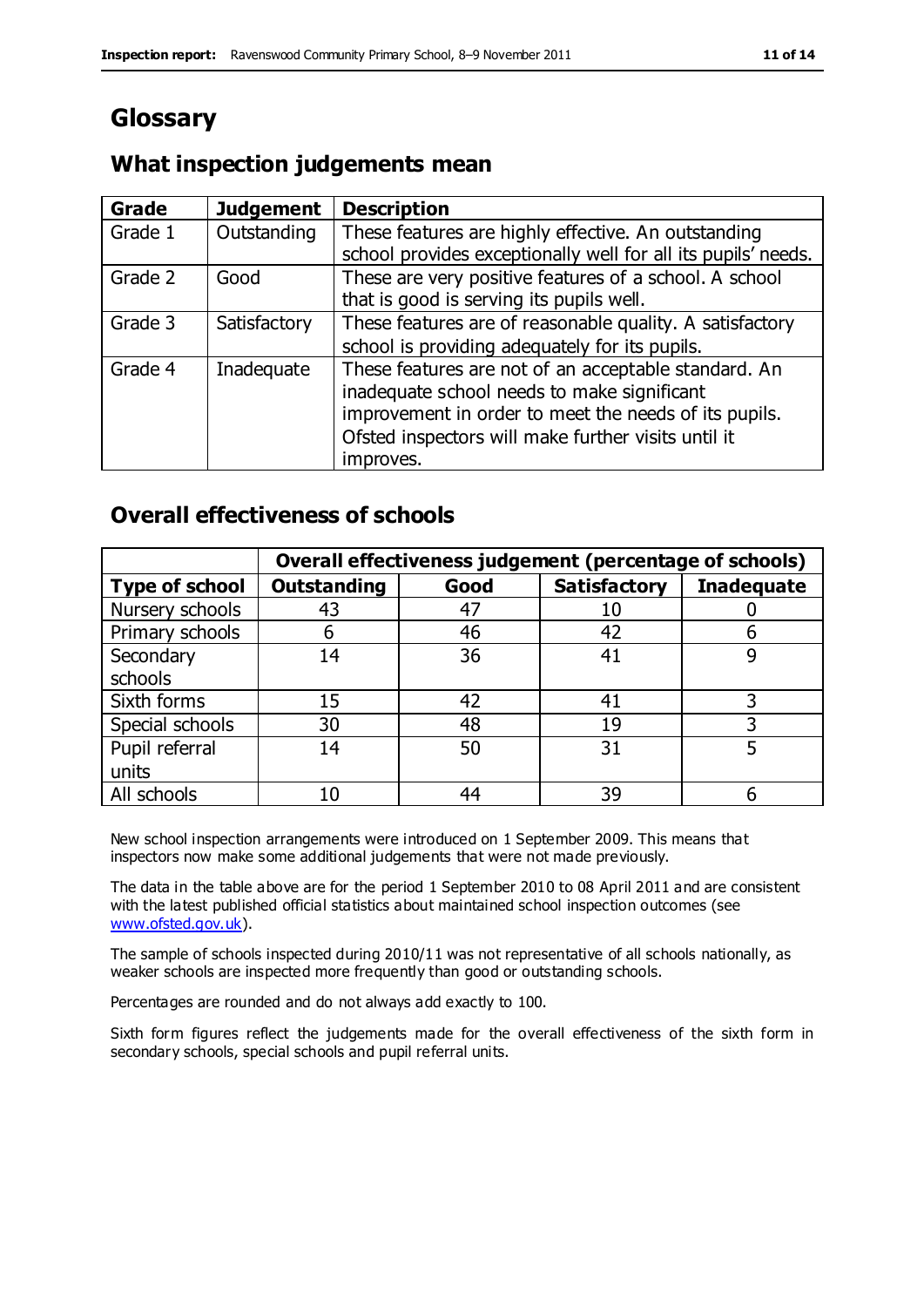# **Common terminology used by inspectors**

| Achievement:                  | the progress and success of a pupil in their<br>learning, development or training.                                                                                                                                                                                                                                           |
|-------------------------------|------------------------------------------------------------------------------------------------------------------------------------------------------------------------------------------------------------------------------------------------------------------------------------------------------------------------------|
| Attainment:                   | the standard of the pupils' work shown by test and<br>examination results and in lessons.                                                                                                                                                                                                                                    |
| Capacity to improve:          | the proven ability of the school to continue<br>improving. Inspectors base this judgement on what<br>the school has accomplished so far and on the<br>quality of its systems to maintain improvement.                                                                                                                        |
| Leadership and management:    | the contribution of all the staff with responsibilities,<br>not just the headteacher, to identifying priorities,<br>directing and motivating staff and running the<br>school.                                                                                                                                                |
| Learning:                     | how well pupils acquire knowledge, develop their<br>understanding, learn and practise skills and are<br>developing their competence as learners.                                                                                                                                                                             |
| <b>Overall effectiveness:</b> | inspectors form a judgement on a school's overall<br>effectiveness based on the findings from their<br>inspection of the school. The following judgements,<br>in particular, influence what the overall<br>effectiveness judgement will be.                                                                                  |
|                               | The school's capacity for sustained<br>×<br>improvement.<br>Outcomes for individuals and groups of<br>п<br>pupils.<br>The quality of teaching.<br>The extent to which the curriculum meets<br>pupils' needs, including, where relevant,<br>through partnerships.<br>The effectiveness of care, guidance and<br>■<br>support. |
| Progress:                     | the rate at which pupils are learning in lessons and<br>over longer periods of time. It is often measured<br>by comparing the pupils' attainment at the end of a<br>key stage with their attainment when they started.                                                                                                       |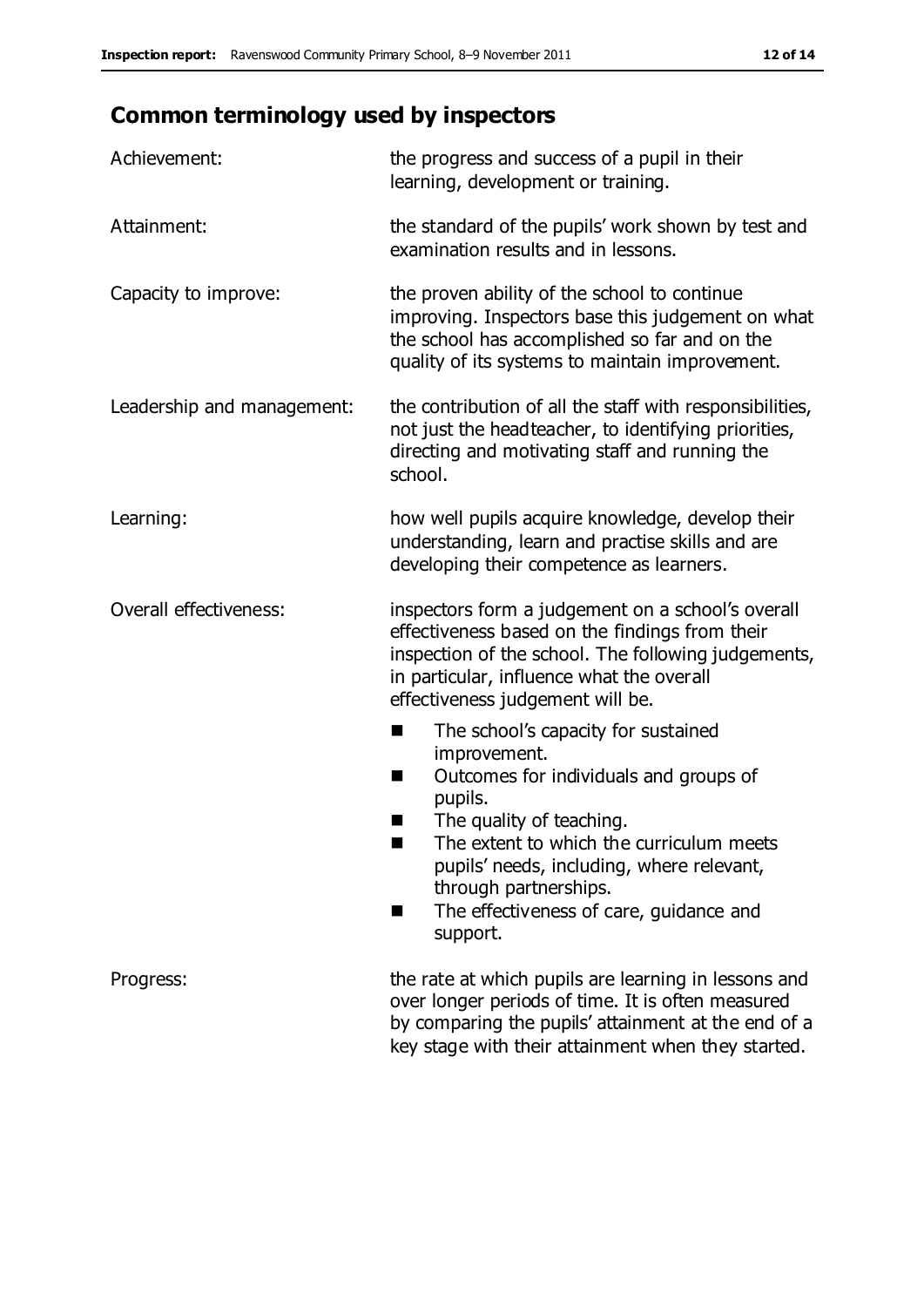#### **This letter is provided for the school, parents and carers to share with their children. It describes Ofsted's main findings from the inspection of their school.**

10 November 2011

Dear Pupils,

#### **Inspection of Ravenswood Community Primary School, Ipswich, IP3 9UA**

As you may remember, I visited your school recently with two other inspectors. You gave us a warm welcome and you were helpful and courteous at all times. Thank you. We enjoyed our visit to your school and were especially pleased to find a badger sett in the grounds!

Your school is improving, so much so that we have taken it out of 'special measures'. This means that we are sure the school can now continue to improve without our help. The new headteacher is being successful in her drive to make your education better.

We saw many good things in your school. You are always keen to learn and get on well with each other and adults. The support and care that you receive are good, and you told us that you are happy in the school, that you enjoy your time there and feel safe. You told us that there is now very little poor behaviour because you are much clearer about what the school allows and does not allow.

The school knows what it has to do to improve further, and some of the changes are already underway. We have asked the school to do a few things. First, work to make sure that all of you learn as well as possible. This will be done by making assessment the same across the school, and by making sure that you do more reading, writing, speaking and number work in all classes.

Second, we have asked the school to monitor learning in class in a slightly different way. This means more emphasis on what you are learning rather than what the teacher is doing. As part of this, the school will be making sure that teachers share good ideas about how to let you learn better.

Remember, you all have a part to play in this. If you are unsure about something in a lesson, ask about it. If you have not understood something, then tell the teacher.

Enjoy your school and all that it has to offer. Once again, thank you and I wish you all well for the future.

Yours sincerely

Ian Seath Her Majesty's Inspector